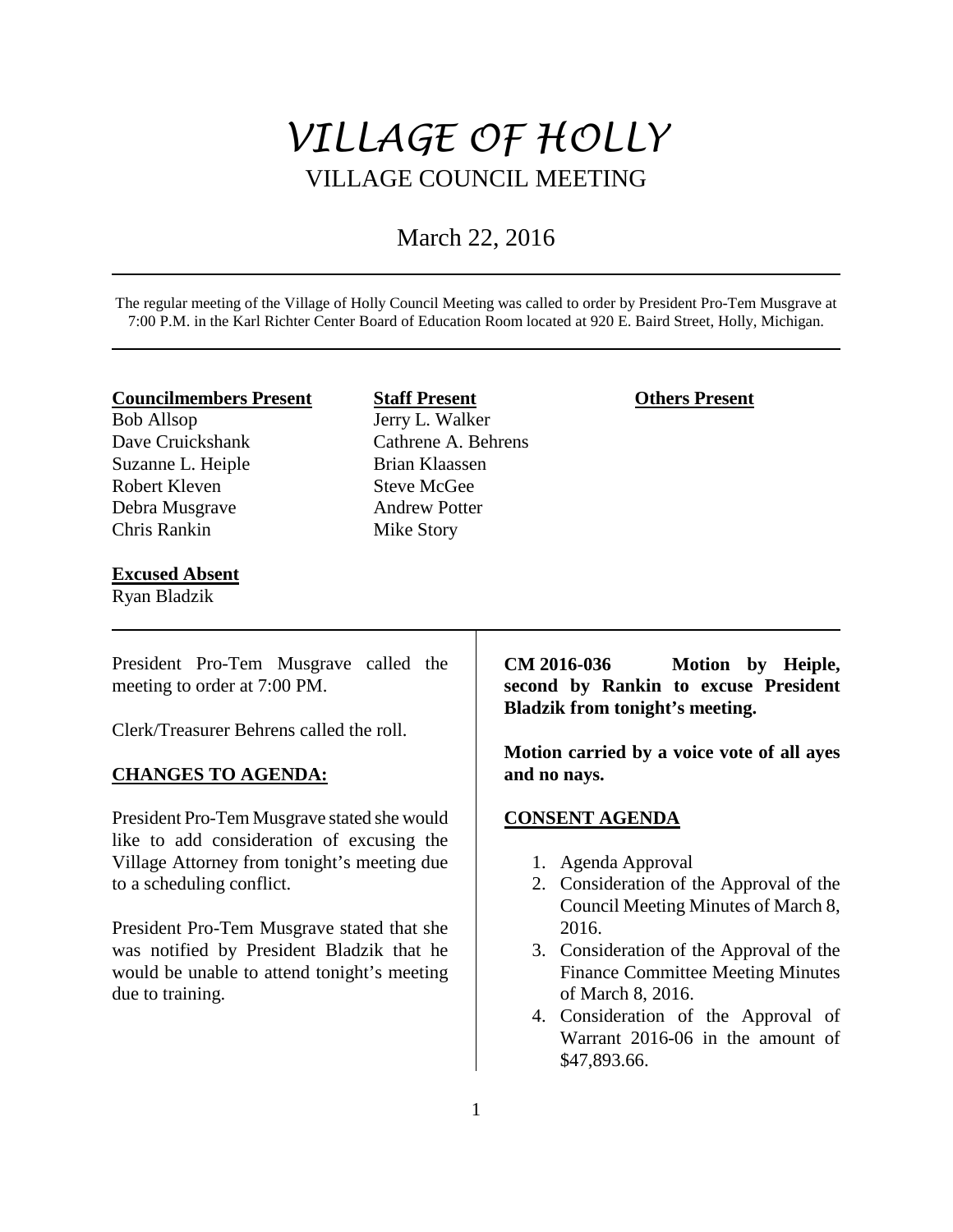- 5. Consideration of Resolution 2016- 011, approving Holly Area Youth Assistance Board Member Karen Kluwe.
- 6. Consideration of Resolution 2016- 012, approving Holly Area Youth Assistance Board Member Cathrene Behrens.
- 7. Consideration of Resolution 2016- 013, resolution authorizing West Nile Virus Fund Expense Reimbursement Request through Oakland County.
- **8.** *Consideration of excusing the Village Attorney from tonight's meeting.*

**CM 2016-037 Motion by Rankin, second by Heiple to approve the consent agenda as amended.**

**Motion carried by a voice vote of all ayes and no nays.** 

#### **PUBLIC COMMENT**

None

# **OLD BUSINESS**

None

#### **NEW BUSINESS**

# **#1. Consideration of Resolution 2016- 007, Amending the Village of Holly Municipal Fee Schedule.**

Clerk/Treasurer Behrens stated that before the council was a recommendation from staff to amend the four items that are currently charged in the Village for various services. Staff held a Finance Committee Meeting on Tuesday, March 8, 2016 and members of the

Finance Committee unanimously agreed that the rationale behind the changes were good. She stated if there were any questions regarding these changes, she would be happy to address them at this time.

**Motion by Rankin, second by Allsop to approve Resolution 2016-007 amending the Village of Holly Municipal Fee Schedule as presented.** 

**Motion by Rankin to waive the reading of the resolution.**

#### **Roll call vote was as follows:**

**Voting for: Cruickshank, Heiple, Kleven, Musgrave, Rankin, Allsop Voting against: None Absent: Bladzik Motion carried.** 

**#2. Consideration of the Legal and Editorial Research Report from American Legal Publishing regarding Ordinance Codification.**

Clerk/Treasurer Behrens stated that presented to the Council are the edits staff is proposing be sent to American Legal Publishing for the final codification of our ordinances. Staff met with the Charter and Ordinance Committee met to address 75 different issues that were identified in this report. The committee was able to get through 20 of these issues but the remainder required additional research of historical documents and some consultation with the Village attorney. In addition, the attorney drafted about four ordinances that are included in this packet that needed updating due to the long period of time since they have been reviewed. The last codification by the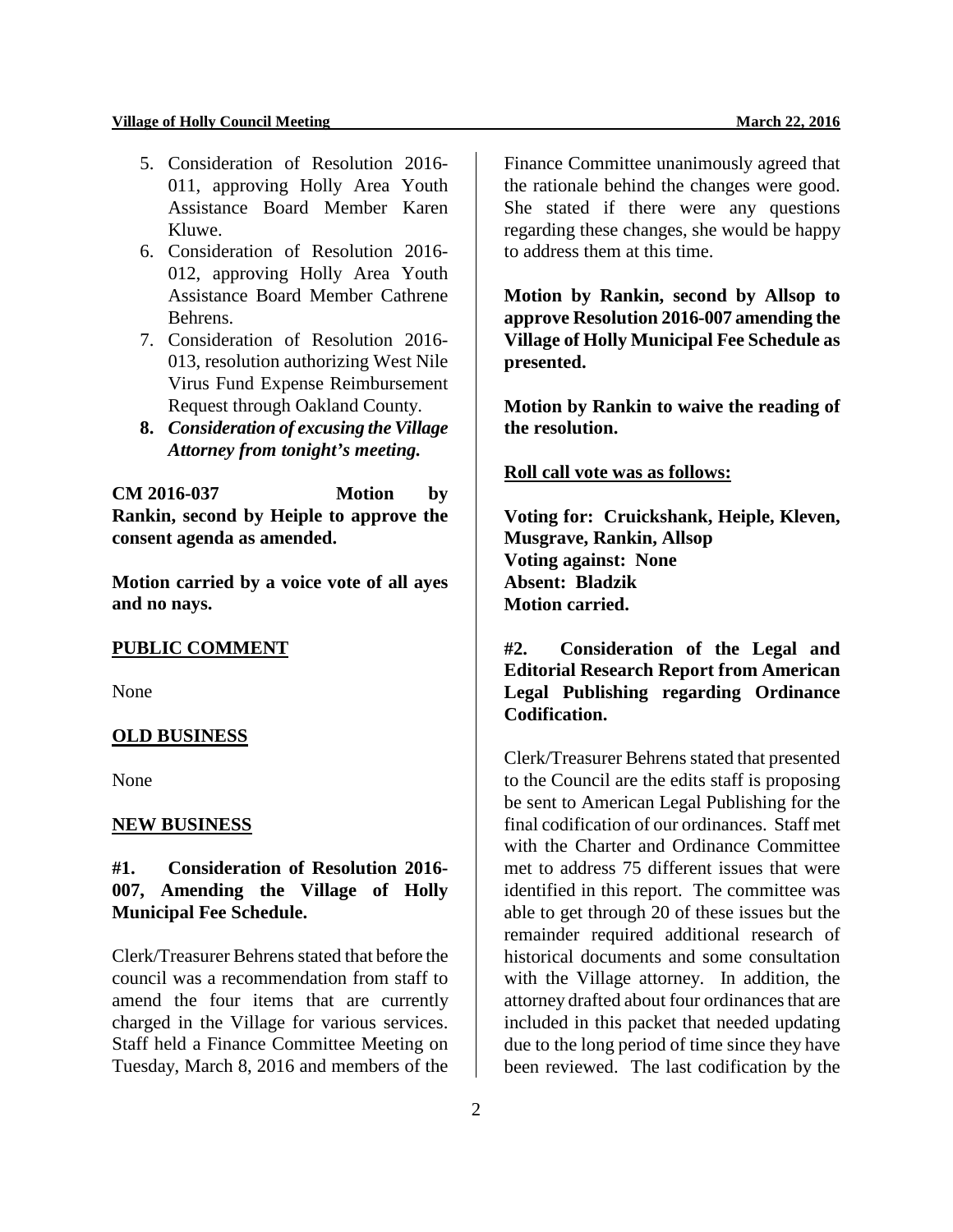Village was completed in June of 1987 which is a significant amount of time to go without this process. It is far less expensive and far less labor intensive to keep up on this process annually versus every 29 years. She stated that she is confident all issues have been addressed, the Village attorney has signed off on specific issues that required his input regarding state statue and she would be happy to address any questions the council may have at this time regarding these edits.

President Pro-Tem Musgrave asked if she was confident at this point that the process was good to go forward.

Clerk/Treasurer Behrens stated she was and had received an email from Attorney Gildner last Thursday addressing some final edits and this will be included in the submission to American Legal Publishing.

**CM 2016-038 Motion by Cruickshank, second by Rankin to authorize staff to submit the edits to American Legal Publishing for the final codification of Village ordinances.** 

Council Member Cruickshank stated as a member of the Charter and Ordinance Committee this was a huge deal and a massive undertaking.

President Pro-Tem Musgrave stated that credit goes to the Charter and Ordinance Committee for their time and effort in this process.

#### **Roll call vote was as follows:**

**Voting for: Heiple, Kleven, Musgrave, Rankin, Allsop, Cruickshank Voting against: None**

**Absent: Bladzik Motion carried.** 

# **#3. Consideration of the Village of Holly Three-Year Contract with Ace Pyro, LLC for the Annual Fireworks Display.**

Manager Walker stated that over the past seven years the Village has had a relationship with ACE Pyro for our fireworks show. They have been very flexible with us and last year our price was \$8,625. They have agreed to continue at the price of \$8,625 for the next three years. Part of the reason for this is due to the fireworks show actually being held on the  $4<sup>th</sup>$  of July. Also, previous to 2010, the fireworks display was paid for out of the general fund and a change was made to that practice where now the show is paid for through fundraising and donations and this practice will be continued throughout this contract. He would ask Council for approval of the contract so that Ace Pyro has time to secure the correct licensing through the State.

President Pro-Tem Musgrave asked about section 2, where it says Contract Period, it states this contract will be for a period of five years and with three or more years there will be a five percent increase in product cost.

Manager Walker stated that in section 1, they listed the price next to each year for a three year period.

Council Member Cruickshank stated that since this is not paid for with general fund monies, is there a reason why the Village executes the contract.

Manager Walker stated that while the Village does not actually pay for the fireworks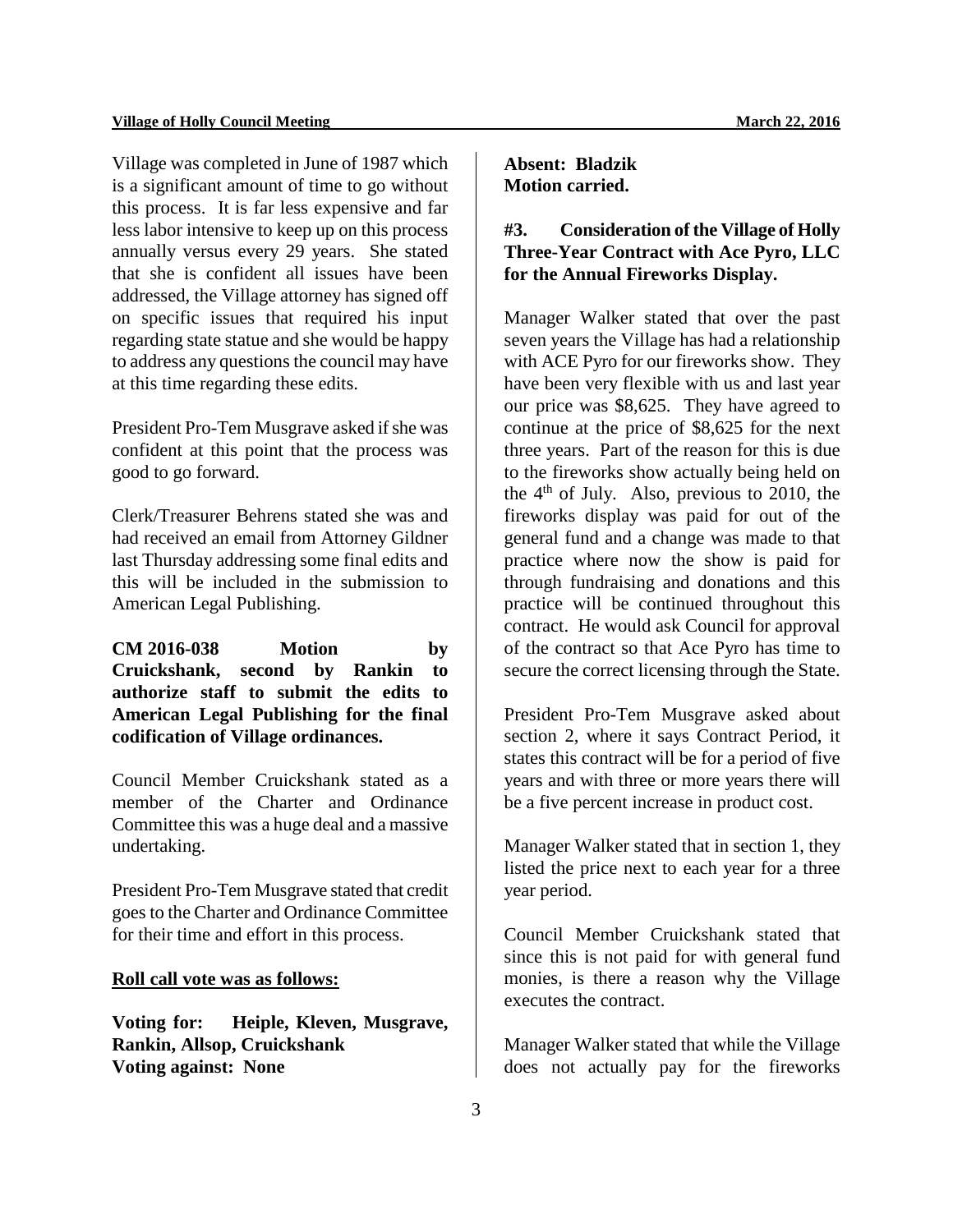#### **Village of Holly Council Meeting 22, 2016**

display, the Village does have costs associated with the event through staff time and insurance.

**CM 2016-039 Motion by Rankin, second by Allsop to authorize the contract with Ace Pyro for a period of three year at an annual cost of \$8,625.** 

#### **Roll Call Vote was as follows:**

**Voting for: Kleven, Musgrave, Rankin, Allsop, Cruickshank, Heiple Voting against: None Absent: Bladzik Motion carried.** 

# **REPORTS**

#### **Village Manager**

Manager Walker stated we have a fireworks fundraiser scheduled at The Villager Restaurant and he would like to invite all to attend. The fundraiser is going to be June  $6<sup>th</sup>$ and he would like everyone to mark that down for two reasons; one being that he would enjoy having everyone there and the second is that it is his birthday. The Villager Restaurant has been gracious enough to close their restaurant down on a Saturday and we are going to do two seating's; one from 4:00 – 5:30 pm and another seating from 6:00 pm – 8:30 pm. We would like to have all the family there and we will have some type of entertainment there or some type of DJ or singer as we did last year.

The next item he has is community festival related. Last year the Village had the  $150<sup>th</sup>$ celebration of the Village and the

Sesquicentennial committee thought they would like to continue with this type of a festival this year. The committee met tonight for our first meeting. There is already a calendar of events scheduled for that day. The Community Coalition has a color fun run scheduled for the morning and there is another group that is looking to host a and they are going to speak with the Moose Club to see if there is something they would like to participate in. We are going to shrink the footprint a little bit this year so as not to impede the Holly Hotel and it will be held on September  $10<sup>th</sup>$ , the same day as Community Play Day.

Staff has been working very hard on budgets; this is the time of year we need to conduct budget workshops to go over the budget. The last several years we have done Saturday budget workshops and it seems to work out very well. We would like to schedule April  $16<sup>th</sup>$  from 9:00 am through 1:00 pm. If it needs to go a little longer we could or we could schedule another date. This would put us on a good schedule of direction for the upcoming budget and finalization of the current budget we are operating under. Council Member Cruickshank, Council Member Allsop, and Council Member Rankin were not available on April  $16<sup>th</sup>$  so April 23 was suggested.

Council Members present were good with April  $23<sup>rd</sup>$  with the exception of Council Member Heiple who advised she may have to leave a little early due to a conflict and Council Member Allsop who was going to check his schedule and try to make it.

# **Attorney**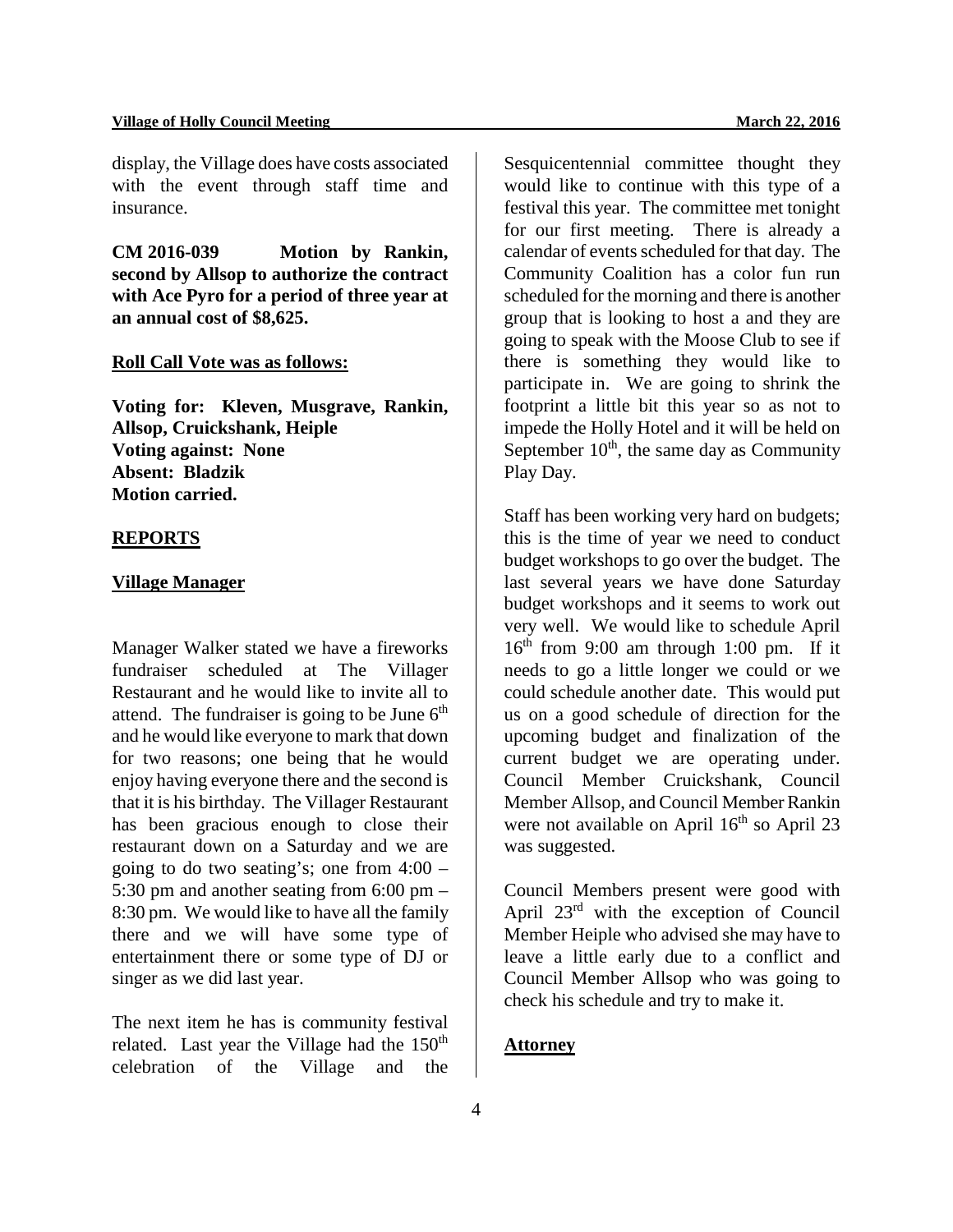Excused absent

# **Clerk/Treasurer**

Clerk/Treasurer Behrens stated that for the past two days she has been working hard trying to get her computer back up and running as it crashed Monday morning and Windows had to be re-loaded. She has spent the last two days back and forth on the phone with technical support and believes that everything is up and running correctly going forward.

# **Chief of Police**

Nothing to report.

#### **Fire Chief**

Nothing to report.

#### **DPW Director**

Nothing to report.

#### **DDA Executive Director**

Nothing to report.

#### **BOARDS & COMMISSIONS**

Council Member Cruickshank stated the historic district commission met last week and the only item on the agenda was a proposed bill at the State level to remove some of the power from local government and turn it back over to the State. A resolution was passed and forwarded to the State to register our opposition to the proposed bill.

Council Member Heiple stated there is a Planning Commission meeting tomorrow for a site plan review for O'Reilly's on N. Holly Road as well as discussion on the re-zoning of E. Maple Street.

Council Member Kleven stated the coalition Mental Health event held on March 12, 2016 was a huge success with people being turned away due to the full event. Their next event is the health and wellness fair on April  $18<sup>th</sup>$ . There are going to be massage therapists, nutritionists, the whole gamut of health.

### **COUNCIL COMMENT**

Council Member Allsop stated that May 2, 2016 is the first car show pending Council approval of the special event application.

Council Member Rankin stated that Cathy, staff and the Village Attorney were the ones who went through the other 55 items and he knows that it took a great deal of time and research and he would like to give a round of applause to staff for their efforts.

# **PUBLIC COMMENT**

None

# **ADJOURNMENT**

With nothing further to discuss, Village President Pro-Tem Musgrave adjourned the meeting at 19:29.



**Ryan Bladzik, Village President**